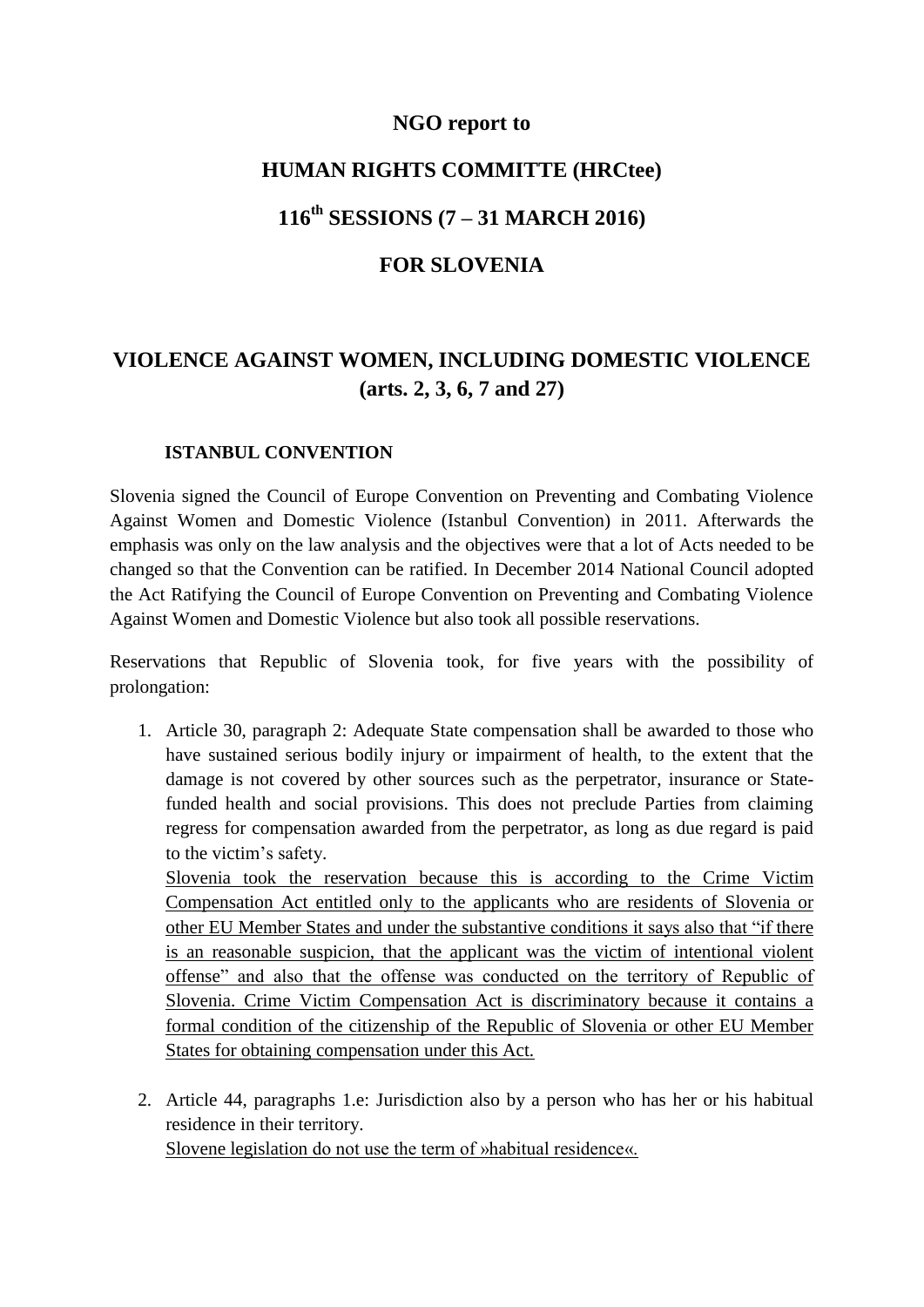- 3. Article 44, paragraphs 3: For the prosecution of the offences established in accordance with Articles 36, 37, 38 and 39 of this Convention, Parties shall take the necessary legislative or other measures to ensure that their jurisdiction is not subordinated to the condition that the acts are criminalized in the territory where they were committed. According to the Penal Code (KZ-1, Article 14, paragraphs 3.): the perpetrator shall be prosecuted only insofar as his conduct constitutes a criminal offence in the country where it was committed. But in some cases the offender can be prosecuted with the permission of the Minister for Justice.
- 4. Article 44, paragraphs 4: For the prosecution of the offences established in accordance with Articles 36, 37, 38 and 39 of this Convention, Parties shall take the necessary legislative or other measures to ensure that their jurisdiction as regard to points d and e of paragraph 1 is not subordinated to the condition that the prosecution can only be initiated following the reporting by the victim of the offence or the laying of information by the State of the place where the offence was committed. Some criminal offences, as for example rape and sexual violence are in Slovenia

prosecuted on a proposal if they are conducted in marriage, interpersonal relationship or registered same sex community.

5. Article 55, paragraph 1 in respect of Article 35 regarding minor offences: Parties shall ensure that investigations into or prosecution of offences established in accordance with Articles 35, 36, 37, 38 and 39 of this Convention shall not be wholly dependant upon a report or complaint filed by a victim if the offence was committed in whole or in part on its territory, and that the proceedings may continue even if the victim withdraws her or his statement or complaint.

Parties shall take the necessary legislative or other measures to ensure, in accordance with the conditions provided for by their internal law, the possibility for governmental and non-governmental organisations and domestic violence counsellors to assist and/or support victims, at their request, during investigations and judicial proceedings concerning the offences established in accordance with this Convention.

Slovenia's reservation here is regarding the milder forms of physical violence as these are prosecuted on proposal.

6. Article 58 in respect of Articles 37, 38 and 39: Parties shall take the necessary legislative and other measures to ensure that the statute of limitation for initiating any legal proceedings with regard to the offences established in accordance with Articles 36, 37, 38 and 39 of this Convention, shall continue for a period of time that is sufficient and commensurate with the gravity of the offence in question, to allow for the efficient initiation of proceedings after the victim has reached the age of majority. In Slovenia only some criminal offences have exceptions regarding the limitation. These are: sexual integrity, criminal offences against marriage, family and youth, which are conducted against a minor, the limitation starts with the age of 18. This is showing that also other criminal offences in the Convention can have the same statute of limitation.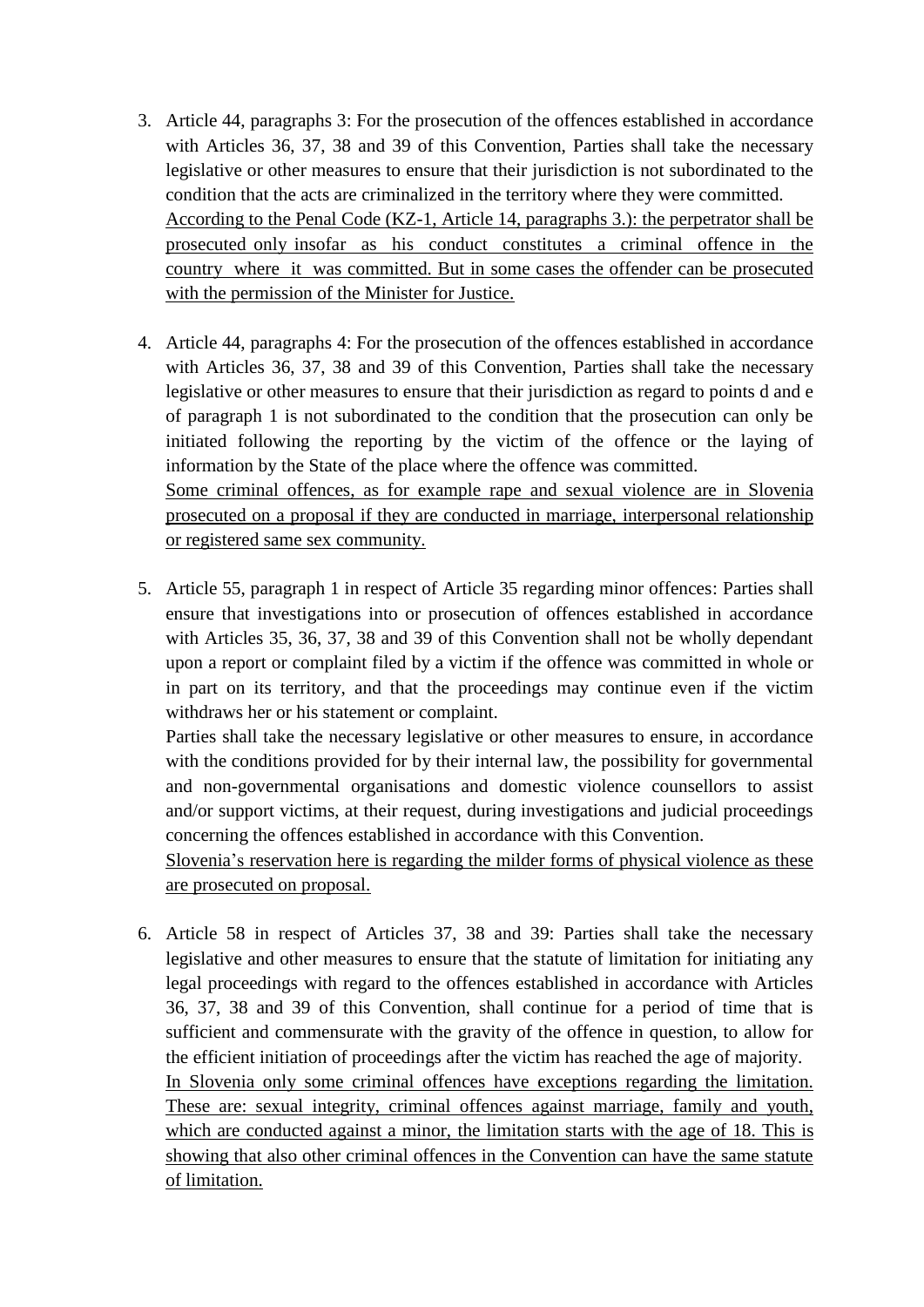7. Article 59: Parties shall take the necessary legislative or other measures to ensure that victims whose residence status depends on that of the spouse or partner as recognised by internal law, in the event of the dissolution of the marriage or the relationship, are granted in the event of particularly difficult circumstances, upon application, an autonomous residence permit irrespective of the duration of the marriage or the relationship. The conditions relating to the granting and duration of the autonomous residence permit are established by internal law.

Parties shall take the necessary legislative or other measures to ensure that victims may obtain the suspension of expulsion proceedings initiated in relation to a residence status dependent on that of the spouse or partner as recognised by internal law to enable them to apply for an autonomous residence permit.

Parties shall issue a renewable residence permit to victims in one of the two following situations, or in both:

a where the competent authority considers that their stay is necessary owing to their personal situation;

b where the competent authority considers that their stay is necessary for the purpose of their co-operation with the competent authorities in investigation or criminal proceedings.

Parties shall take the necessary legislative or other measures to ensure that victims of forced marriage brought into another country for the purpose of the marriage and who, as a result, have lost their residence status in the country where they habitually reside, may regain this status.

According to the Aliens Act this is not possible. But this article is very important to us, as in practice we see how necessary this is for foreign women who want to escape violence.

The Convention encourages the adoption of the necessary legislative measures. From this perspective, reservations in most articles have no importance. As seen from the Proposal of the Act Ratifying the Council of Europe Convention, the government adopted reservations anywhere where the current Slovenian legislation is not harmonized with the text in the Convention. This unnecessarily prevents debates on amendments to the legislation or on the adoption of appropriate measures*.*

Because of the Convention, it is expected that in the area of professional and specialized support to women who experience violence and their children will come to further improvements, but only if the state will carry out its consistent implementation.

### **We urge the committee to recommend to the state to withdraw all the reservations and accept the Istanbul Convention completely.**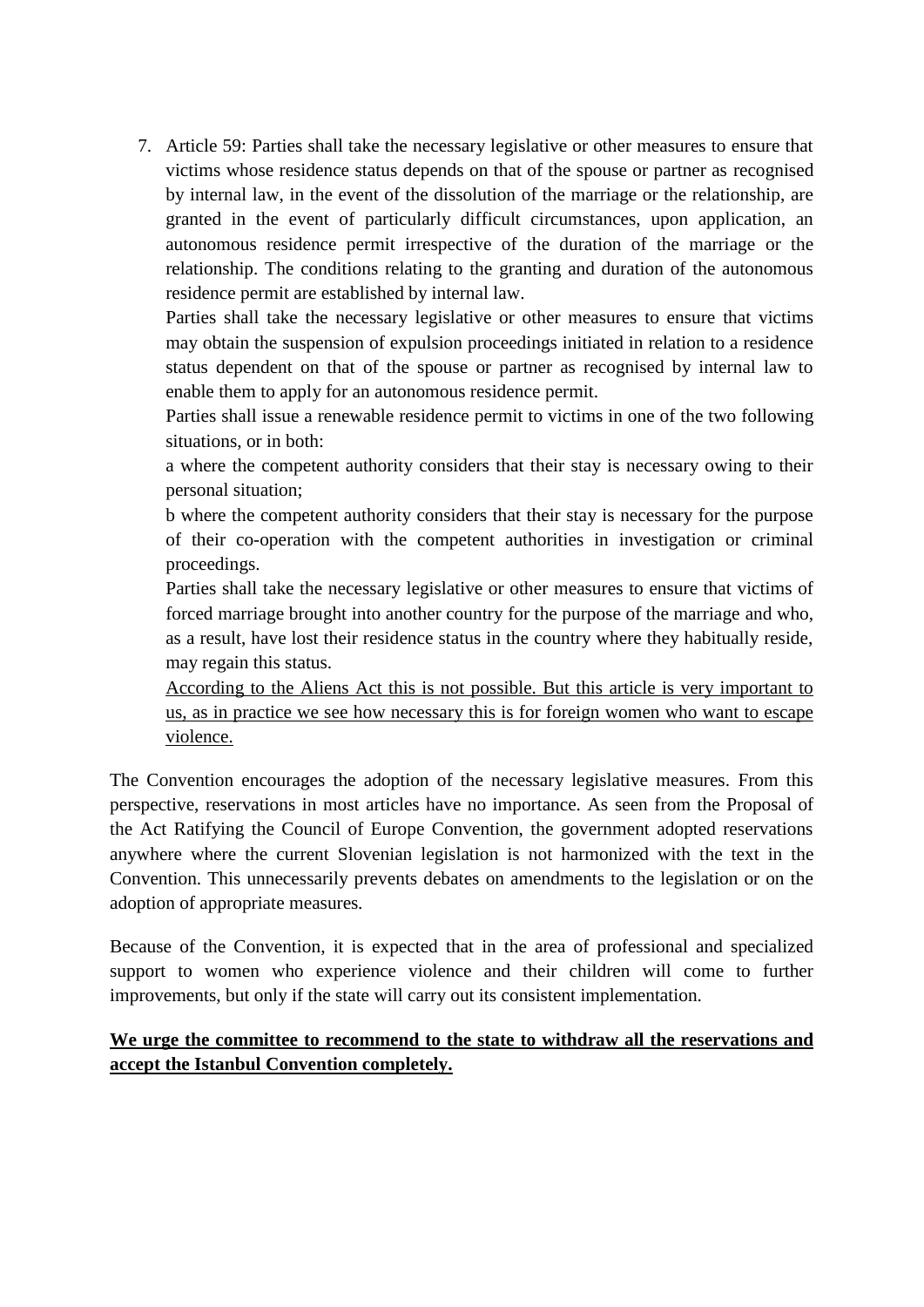### **NEED FOR A COMPREHENSIVE AND COORDINATED SYSTEM OF SUPPORT TO WOMEN - VICTIMS OF DOMESTIC VIOLENCE**

According to the authors of the national research (Leskošek et al., 2008) since the age of 15, 23 % of women have experienced physical violence. Of all the perpetrators of physical violence, 92 % were men. The interviewers who experienced physical violence are in general less healthy then women from general population, 44.6 % of victims of violence have marked their health as poor and very poor. The prevalence of psychological violence in the research is very high. In the last 12 months, half of all the respondents (49.9 %) have experienced psychological violence, with four-fifths of perpetrators of psychological violence being male. According to the research the violence can begin at any time in life, from early childhood through to old age. Some women experience violence their whole life. 5.5 % of women experienced violence also during their pregnancy, 4.5 % of women reported that the perpetrator was also violent to the children, most often psychologically, then physically and sexually. The findings are reflecting experiences and views of better-educated women, who are employed in safe employments and not in threatened employments, or they are retired. They have their own income, which is in most cases at their disposal. Most often they live in a joint household with their partners (64.1 %), who are in the most cases (51.9 %) their spouse and they have common children. In majority they are Slovene citizens. Half of them are religious; mostly they belong to catholic religion. Most of them live in bigger cities or villages near the bigger cities. The accessibility and diversity of different supports is also better near bigger cities and in bigger cities.

Women in Slovenia still do not have the same access to different forms of support in all regions, there is no free of charge psychosocial support that will be available to all women victims of violence. In practice we observe a big need for this kind of support, the help from social workers to women that are in shelters is not enough, also no one is providing the adequate support to women who are not in shelters. If they want free of charge support they wait for a long time. Women need support to overcome the consequences of violence. There is also a big need for this kind of programmes for their children. In our shelters we are providing this kind of help only to children if we see that they really need it. We are covering it with donations; also the professionals are sometimes giving it on the volunteer basis.

#### **We urge the Committee to recommend to the state:**

- **1. The establishment of a network of free counselling assistance programs for victims of violence throughout the country, including the establishment of free specialized therapeutic programs providing assistance to victims of violence - the possibility of free psychosocial support, as long as the victims of violence need it.**
- **2. To ensure free legal aid for victims of violence in all (not only criminal) procedures connected with the elimination of the consequences of violence,**
- **3. To promote the development of programs for Roma women and programs for elderly women victims of violence.**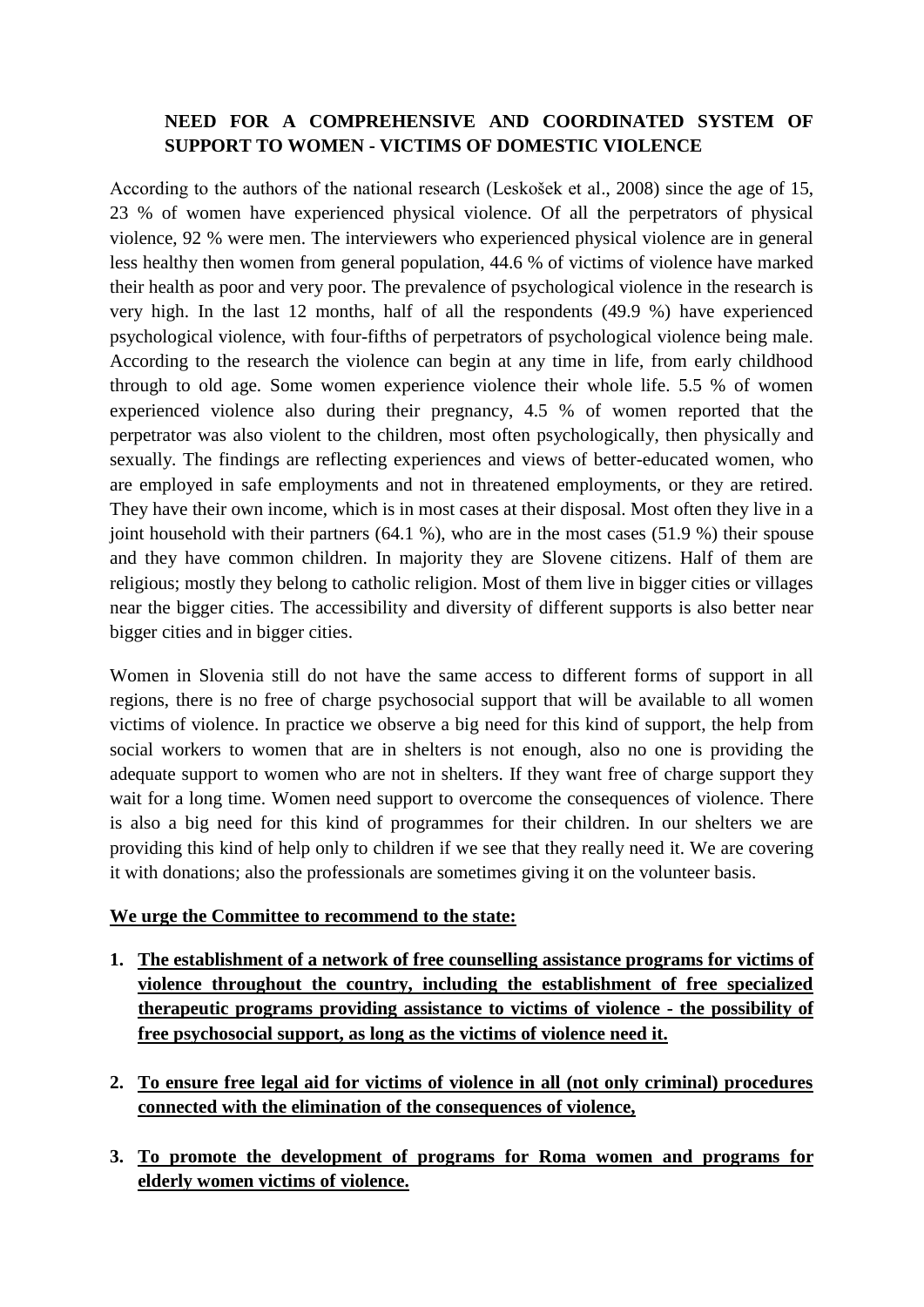### **4. To support and promote programs for perpetrators of violence.**

### **UNDOCUMENTED WOMEN AND WOMEN WHO'S STATUS IS DEPENDENT ON THE STATUS OF THEIR HUSBAND**

In a particularly difficult and vulnerable situation are the foreign women, particularly those with a temporary residence permit and those without permission to stay in Slovenia, because they have no right to financial social aid.

Foreign women with temporary residence permit can extended their stay according to the Aliens Act only on the basis of Family reunification, Employment or Study.

Given the fact that the foreign women – victims of violence normally wish to divorce, the only options for an extension of staying are work or study, which is often not possible. Foreign women obtain work with difficulty, they often do not know the language, and they also come from distant countries (Thailand, Philippines, Ukraine, and Dominican Republic). Conditions for a residence without assuring a permanent source of income (before departure from home, it was the husband/partner) cannot be fulfilled - if they want to separate from the perpetrator of violence. Thus, foreign women find themselves in a vicious circle, quite financially/materially depending on a violent partner or husband. Unsolvable problem is the housing issue (as foreigners they can not apply to tenders for non-profit housing, and are not eligible for rent subsidies). It would be necessary to legally regulate the exception to the regulation of their status - as victims of violence foreign women should be eligible for an extension of status and also to receive financial social aid, as this would significantly facilitate the settlement of their situation. The big problem is also that they do not have health insurance (mandatory and additional), so major crisis occurs if one is seriously ill.

We are noticing an increase in women - victims of violence who are literally "brought" to Slovenia by perpetrators and shortly after begin misused in various ways, including for purposes of sexual exploitation and at the end they are driven out of their home, together with their children. Foreign women also find themselves in a difficult situation due to common children, for whom partner usually do not even care, but children are an excellent means for manipulating and preventing departure, and women are unable to return to their native land, where they still have a social network, which in Slovenia they usually do not have. If they have only a temporary residence permit, foreign women do not have means of subsistence, they are often unable to return to their own country because of the common children, even if willing to return (family matters in court take time to be settled), because fathers are Slovenian citizens and request custody or at least regular contacts with children.

During their stay in the shelter we offer foreign women material help (with free accommodation, food and basic necessities), but the question is what is going to happen to them after their stay in shelter expires.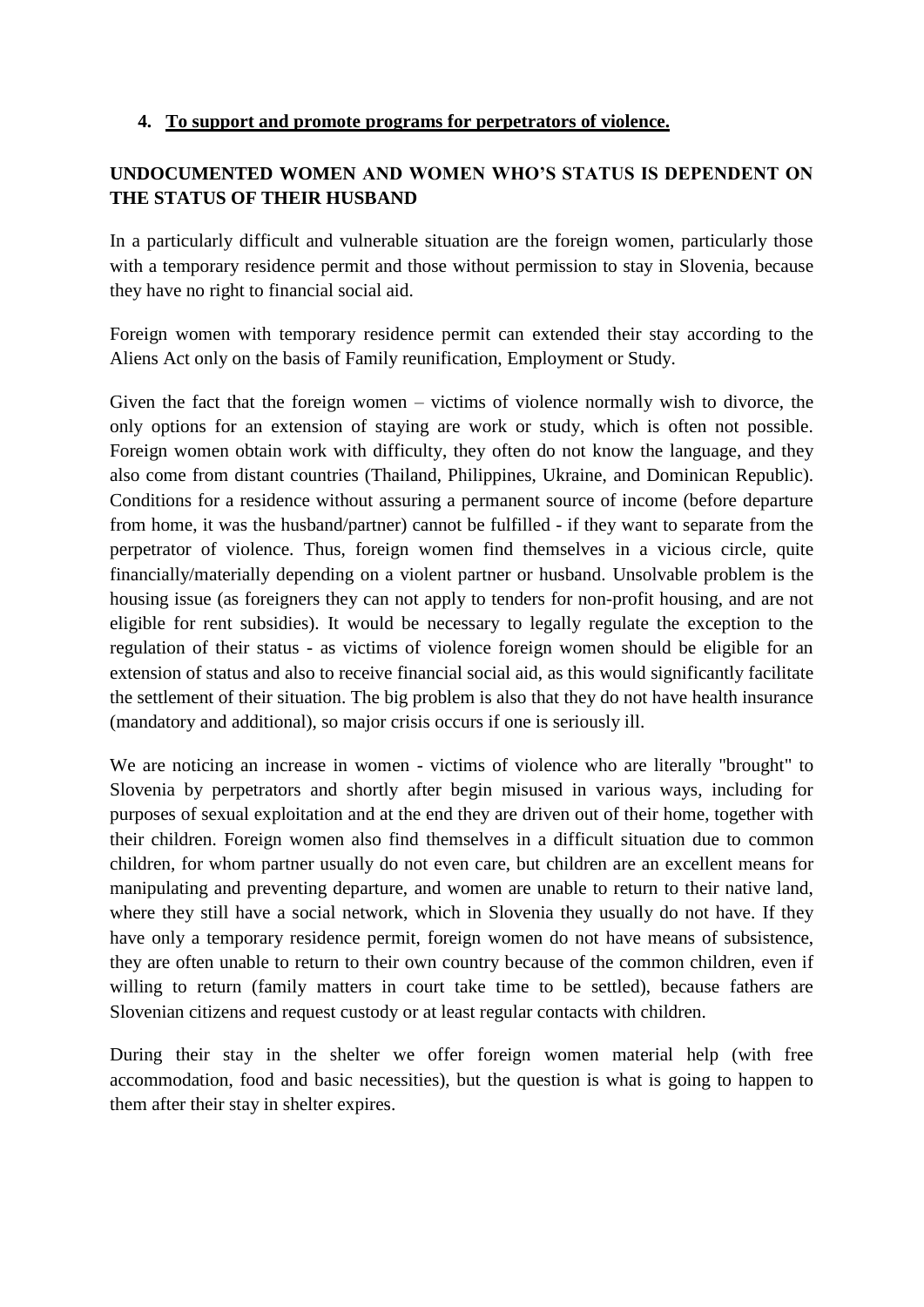## **We urge the Committee to recommend to the state to adopt amendments that will improve the status of foreign women who are victims of violence and ensure payment of compensation to all victims of violence.**

#### **FEMICIDES**

Women often in the wish to calm down their former partner and to talk to him, meet him, sometimes this last conversation is also fatal. In particular these meetings partner use as a weapon against women, because afterwards they claim that women (former partner) are not afraid of them, because they met him. This happened to the woman who met her violent expartner and it was just the coincidence that the police stopped him due to speed control. In the car they found her body and it was just after the restraining order has expired.

We want to highlight concerns related to femicides in Slovenia. Between 2000 and 2013, more than 44 % of all murders and attempted murders of women in Slovenia were committed by their current or former intimate partners. In 2012 5 out of 12 murders or attempts of murder in 2013 3 out of 7 murders or attempts of murder of women were conducted by the former or actual partner of the women (Ministry of Interior). We know numbers are underestimated since we observe from the media that a lot of such cases happened.

Regarding the statistic on femicides: all criminal acts that ended with the suicide of the offender are not included, because according to the Ministry of Interior they cannot be statistically presented.

More has to be done for the security of women - victims of violence. Family Violence Prevention Act has a lot of shortcomings that have been observed in practice. Important disadvantage of the Act is that it does not impose penalties on offenders who fail to comply with the measures imposed in favour of the victim. It also does not allow the police to act in such cases (the prohibition of violent acts, and to left the housing and that woman can stay there – particularly Articles 19 and 21 of the Family Violence Prevention Ac). Family Violence Prevention Act is currently changing and is time to include amendments that will increase the safety of victims and regulate the areas where we observed shortcomings.

### **We urge the committee to recommend to the state to adopt the measures that will increase the safety and security of victims of violence.**

#### **NO-INFORMING OF VICTIMS OF VIOLENCE ON RELEASE OR ESCAPE**

In the current legal framework, the victim of a violent crime is not informed of the release or escape of the offender from detention or imprisonment. As the victims should be protected against the possibility to be secondary victims of a criminal offence, intimidation or retaliation, it is necessary to change the law with the aim of a better protection for victims.

### **We urge the Committee to recommend to the state to enable immediate change of legislation that will allow, at the request of a victim of violence and without undue delay,**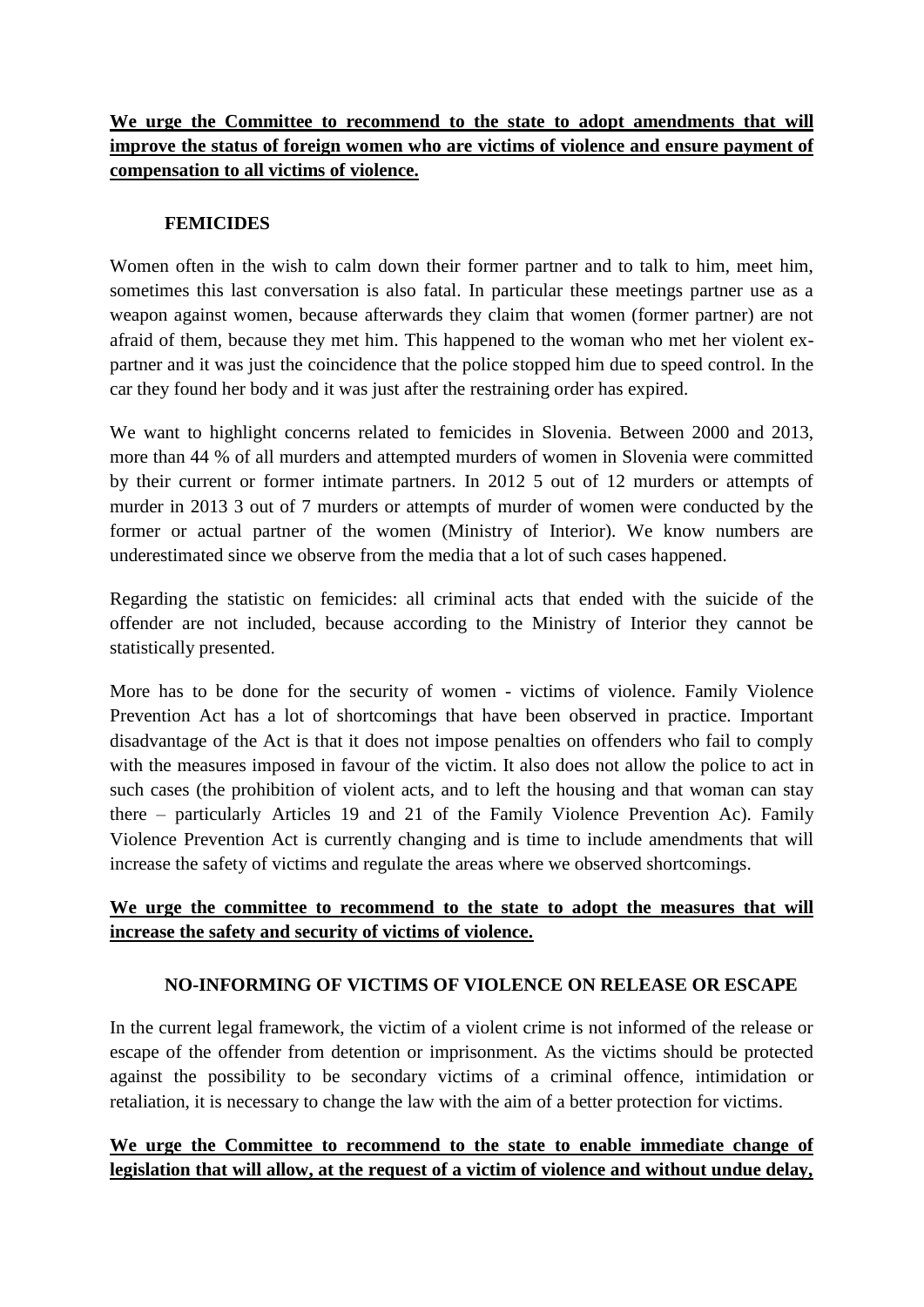### **notification of victims about the escape or release of persons prosecuted or sentenced for an offence concerning these victims, from detention or imprisonment.**

### **DATA COLECTING**

It is worrying that our institutions are still not systematically collecting data segregated by gender (data is not included in their annual reports and is not made public; data segregated by gender are from Police available on personal request). The key source of information is the Police. The visibility of violence against women is hidden in different definitions of offences, when managing or qualifying the acts of violence (murders of women by men are identified as murders of jealousy or passion, rape is often defined as sexual violence, violence against women is defined as domestic violence).

## **We urge the Committee to recommend to the state to provide a comprehensive and coordinated collection and processing of the data on violence against women on the basis of uniform classification of violence and to make the data public.**

### **SISTEMATICAL EDUCATION AND PREVENTION**

The trainings of professional workers are still insufficient. Especially we observe the lack of knowledge in the work of court experts. It can therefore happen that a woman has contact with policemen/policewomen, doctor, social worker who does not know anything about the issue of violence against women. The state does not financially support prevention programs, the emphasis and consequently co-funding is only on curative programs.

### **We suggest to the Committee to recommend to the state:**

**1. To provide a systematical education and to monitor that all employees that have contacts with victims of violence undergo first a basic and then an additional training every year.**

**2. To supervise the work of court experts all involved authorities that have contacts with victims of violence against women and domestic violence.**

### **3. To start long term funding of preventive programs for all targets groups - children, general public and vulnerable groups that would be yearly and systematic.**

References:

- Act Ratifying the Council of Europe Convention on Preventing and Combating Violence Against Women and Domestic Violence), Official Gazette of the RS - International Treaties, No. 1/15. Available only in Slovene at: http://www.uradnilist.si/1/objava.jsp?sop=2015-22-0048, 28. 1. 2016.